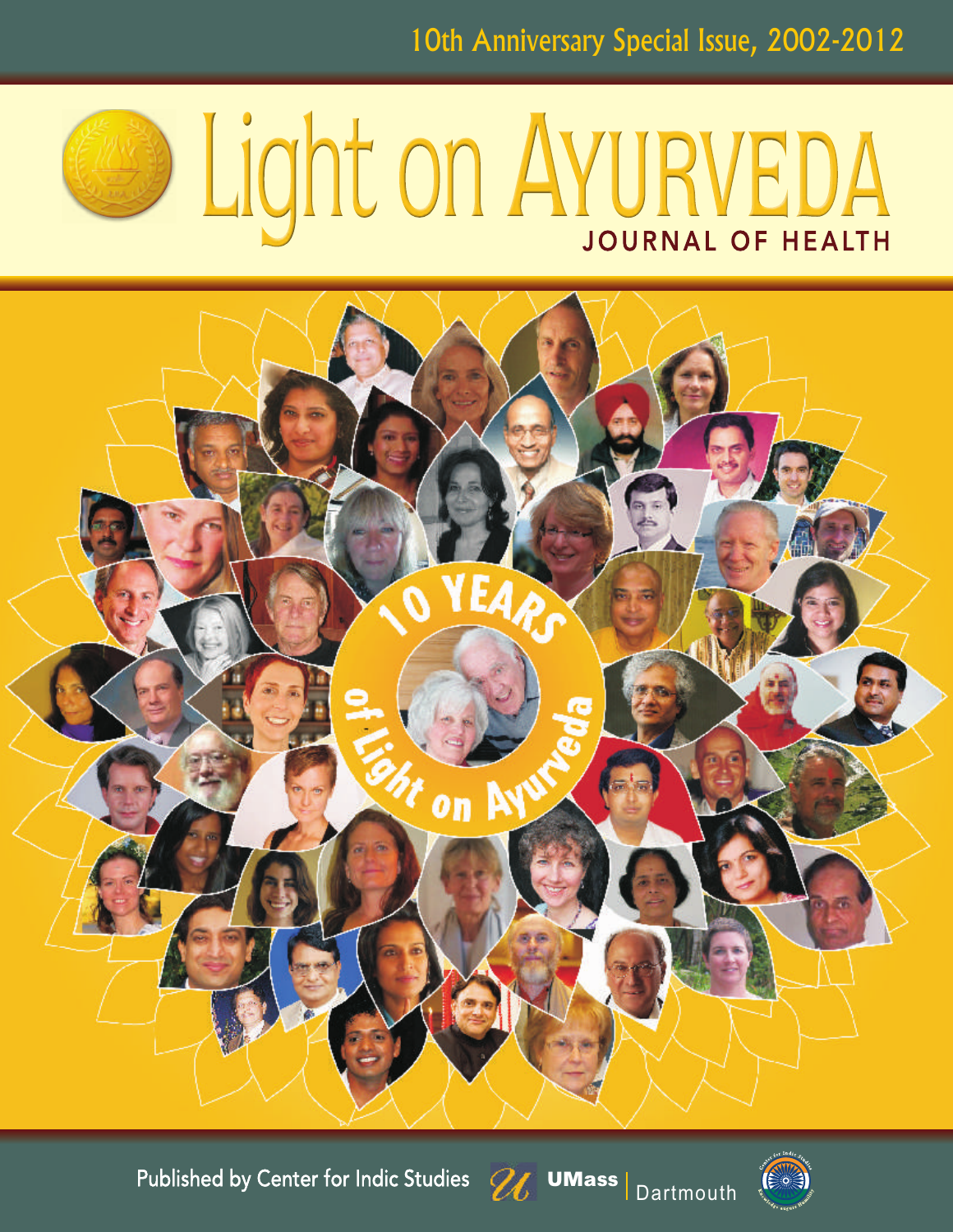Ayurveda, Addiction and Recovery *th Especially written for 10 Anniversary Special Issue*

## *Durga Leela*

Ayurveda is often introduced and practiced alongside its sister science of yoga, which has been heartily embraced by a large number of Westerners, and is now being utilized not only as a form of exercise, but as a therapeutic remedy as well. Therapeutic use of yoga has particularly grown within the addiction recovery community, where hatha-yoga is often used to help patients through their time in early recovery. Outside of rehab centers, there are an increasing number of yoga teachers offering "Yoga of Recovery (YoR)" classes in our communities. These classes emphasize the connections between yoga and "12-Step" programs, which began in the 1930s with the first program of Alcoholics Anonymous, and reportedly number over 165 today. Addiction is a major issue in our modern society, and is aptly described as a significant social plague. In addition, a considerable number of people make several attempts at sobriety before it truly takes hold. Recovery is therefore seen by many as a lifelong process that necessitates a holistic solution: incorporating wisdom and practices that address physical, mental, emotional and spiritual well-being. By including Ayurveda along with the philosophy and psychology of yoga, YoR creates a fully integrated, holistic healing approach to this rampant disorder of our modern world.

YoR programs include immersion retreats, teacher training, and counselor programs that provide a wide range of tools for working with people in their struggle through the addictive process of any substance or behavior. Six tenets form the basis of YoR. These tenets address the spiritual malady that is addiction, and provide a means for practitioners and people looking to overcome their own selfdestructive and addictive tendencies to understand

how to approach recovery from many angles simultaneously. It therefore offers a multifaceted solution to a multipronged problem. YoR is not a protocol for treatment, however, but rather an invitation to each individual to undertake personal investigation and self-inquiry around their various addictive

processes. It guides individuals in utilizing the many healing aspects of the Vedic sciences in the recovery process.

The six tenets of YoR are:

- 1. Life is Longing;
- 2. Life is Prāņa;
- 3. Life is Relationship;
- 4. Life is Sweet;
- 5. Life is Love; and
- 6. Life is Progress.

In this article we'll introduce these six tenets of YoR and share examples of an ongoing dialogue with YoR practitioners about how they apply these in their life.

**Life is Longing** is the first tenet of YoR. This deals with the spiritual aspect of the disease of addiction. Here we pose the question: "Is our 'acting out' behavior in part due to the fact that we are trying to materialize/actualize something that is a spiritual need within us?" We examine the roots, the storyline of our addictive behaviors through the question, "What do I long for?" We must honor our longing by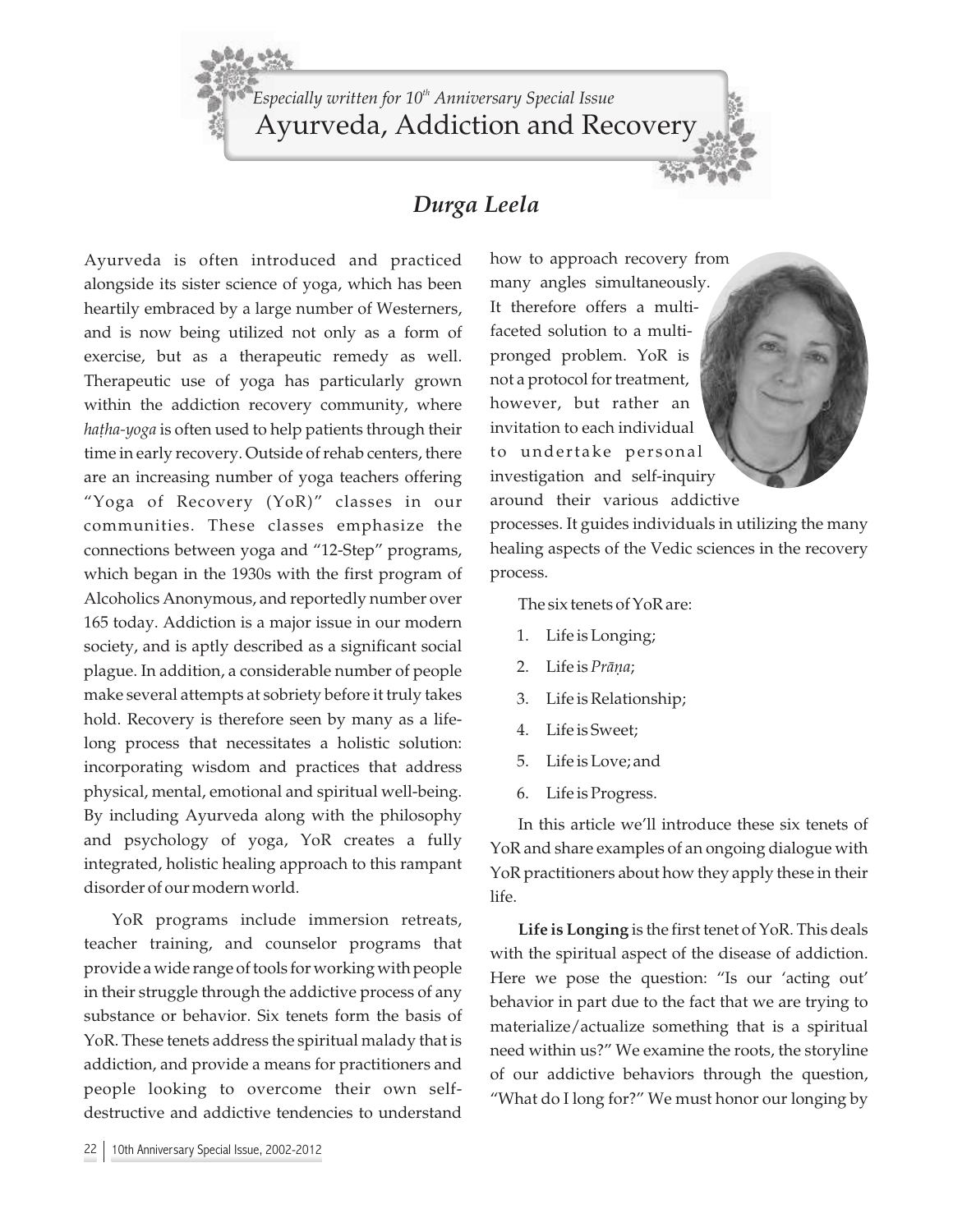dedicating time and space to spiritual practices. If we attempt to fulfill these purely by physical methods it will corrupt into the craving process.

One YoR student described her experience of this tenet by using a metaphor to her food addiction:

Intimacy in all different types of relationships (love relationships, parental, friendship, etc.). . . . In our program this weekend, you said something that really hit home with me. You said that eating was 'the most' intimate experience you can have. You eat an apple and it becomes a part of you. Those few words, along with the question 'What do you long for?' immediately brought clarity to me. It makes perfect sense to me now why I overeat and the 'hunger I am really trying to satisfy'. The retreat was so nourishing and healing for me. I cannot express how deeply the experience has touched me.

Life is Prana is the second tenet. The dependency upon prāņa (life force energy) is truly built into our human condition and profoundly affects the addictive process. We ingest prāņa, at the gross level, through food, heat, liquids and air (breath), and, on a subtle level, through sensory impressions (predominantly the senses related to air and ether: sound and touch). Looking at the primary sources of our prāņa (air, water, and food), we can happily note that there are, as yet, no rehabilitation facilities for people suffering from their "addiction" to fresh air and water! It should be noted that there are indeed rehabilitation centers for those who suffer from their addiction to food, yet we are all "addicted" to food, meaning we are dependent on food for our survival. The term "eating disorders" instead describes the condition of suffering around this necessary dependency.

When our food, water and air are polluted, processed, and devitalized, or when we are removed from nature and bombarded with sensory stimuli, our prāņa is disturbed. When we are under stress we shift into the fight or flight response and our breathing becomes fast and shallow. These disruptions to the flow of prāņa deplete our body's

reserves of this life-force, which can lead to fatigue and exacerbate muscle tension. Disturbed prāņa leads to a feeling of emptiness that somehow needs to be filled. When we experience challenges to prāņa, we seek to fill this emptiness in a variety of ways:

- 1. If we are energy/prāṇa-deficient, we seek stimulation.
- 2. If we are hyperactive and constantly on the go, we seek sedation.
- 3. If the flow of prāṇa is blocked and we are in pain, we self-medicate.
- 4. If we are under stress, we often seek instant gratification through our senses.

These coping mechanisms: stimulation, sedation, medication, and instant gratification, are fully supported and even encouraged in our modern world of overdrive and hyper-sensory stimulation. The short-term pain relief created, however, is outweighed by the long-term progression of disturbed prāņa that can lead to depression, mental stagnation, denial, and addiction.

In YoR we investigate ways in which our prāņa is deranged and suggest hatha-yoga, and especially *prāṇāyāma*, as therapy. Many rehabs offer haṭha-yoga classes. Breathing exercises should be emphasized as part of this practice; when stressful situations arise, it will likely be easier to quietly regulate the breath than practice *āsana*. This is particularly the case for YoR, which used to resist cravings when faced with triggers for relapse. Such triggers can arise

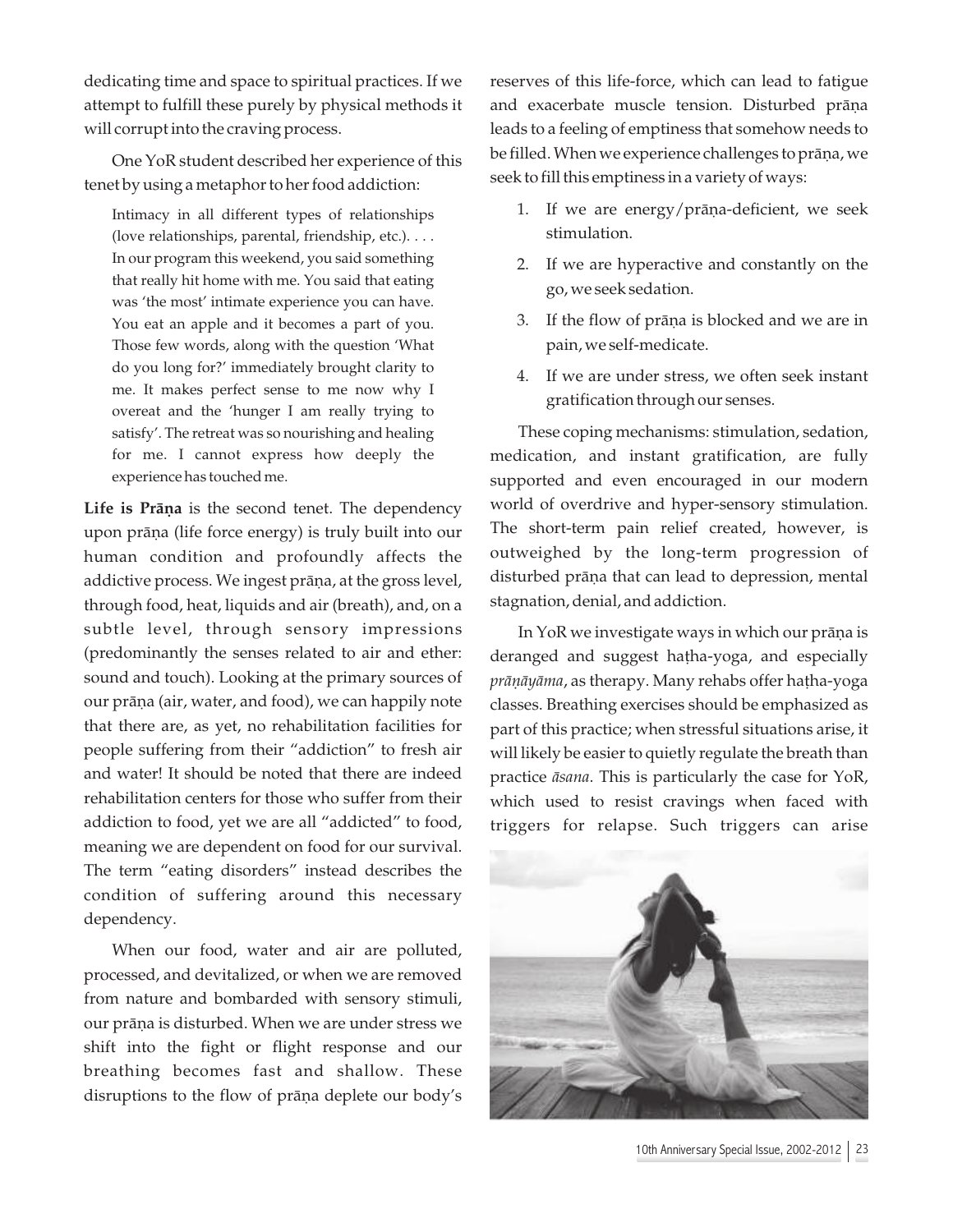everywhere in our daily lives — social functions, criticism from our boss, disagreement with loved ones, etc. We also guide participants to select fresh, natural foods high in prāņa, and instruct in the use of Emotional Freedom Technique (EFT/Tapping) which is a quick method of alleviating craving intensity that reflects back to the wisdom of *marma*  therapy of Ayurveda.

Here is a comment from one of our students on her understanding of prāņa:

When my prāņa is free-flowing I feel connected to the earth . . . connected to myself (I can believe the good in me — and I can believe in being of benefit to others). I feel connected to the tapestry of humankind (past, present and future) . . . and I feel creative . . . When my prāņa is not free-flowing all of the above become congested.

This brings us to our third tenet of YoR: **Life is Relationship**. Most of our psychological pain and suffering revolves around relationship problems. In YoR we investigate what aspect of our relationships may have led us to our addictive behaviors (children of addicts), or indeed, may be our addiction (codependency and sex and love addictions). According to yoga, the heart cannot find any ultimate happiness solely in a human relationship; this can only be found in the proper relationship with God or the cosmic spirit. Hence *bhakti-yoga* is an important healing tool. Bhakti-yoga rests upon a personal connection with God — not an external God but the God within our own hearts, our inner Self that is the Self of all.

Devotion describes our internal relationship with our idea of divinity. This extends to our current relationships, which also offer an opportunity to be devoted: to our parents/partner/children/ community, etc.

Expanding our idea of relationships, we look at the way we relate with everything in our life, from our relationship with food and our senses, to our community, the seasons, Mother Earth, etc. We begin to increase our awareness of how we take in the world and our environment. What leads to healthy feelings of comfort, security, safety and satisfaction? On the other hand, what leaves us feeling empty, fearful, anxious, angry or stressed?

Here is another YoR student sharing on this topic:

I have found in my own recovery that this issue of relationship is intimately linked with my alcohol addiction . . . I find that this deeper layer of healing is much more complicated (and rewarding) than simply removing drugs and alcohol from my life. My issues stemmed from witnessing and experiencing violence in my childhood. The physical abuse was not particularly severe, but it had a profound effect on me. Even more damaging was emotional abuse. Again it was not severe (and not intentional . . . my mother was mentally ill) but it warped my sense of security. Getting sober was my ticket to inner peace; I found the 12 steps, counseling, and yoga were my recipe for wholeness. It is a continual work in progress but I no longer have to drink or use drugs to cope with daily life. I feel lucky that when I went to treatment [for alcoholism] I was also diagnosed with codependency, male dependence, romance and relationship addiction, and Adult Children of Alcoholics issues. I've been diving into healing on all these realms ever since."

Our fourth tenet in YoR is **Life is Sweet**. Ayurveda has a diet based on six tastes (sweet, sour, salty, pungent, astringent, and bitter). These six tastes are how we receive the world through our sense of taste. Now consider that sweet is our first taste in life (mother's milk). Most "acting out" around food is a craving for the sweet taste. The sweet taste reminds us of our initial "union" with the mother: a feeling of safety, being nourished, protected, and nurtured. No wonder we seek it out again and again! Ayurvedic five sense therapies remedy our over-fixation on the sweet taste; we become aware of how we bring in sweetness through all our 5 senses, while moving away from our obsession with food and our oral fixation. We look at ways to sweeten our life through all the five senses.

Here again we also come to bhakti-yoga, which is known as the "sweet yoga". We connect with the sweetness of the sense experience through the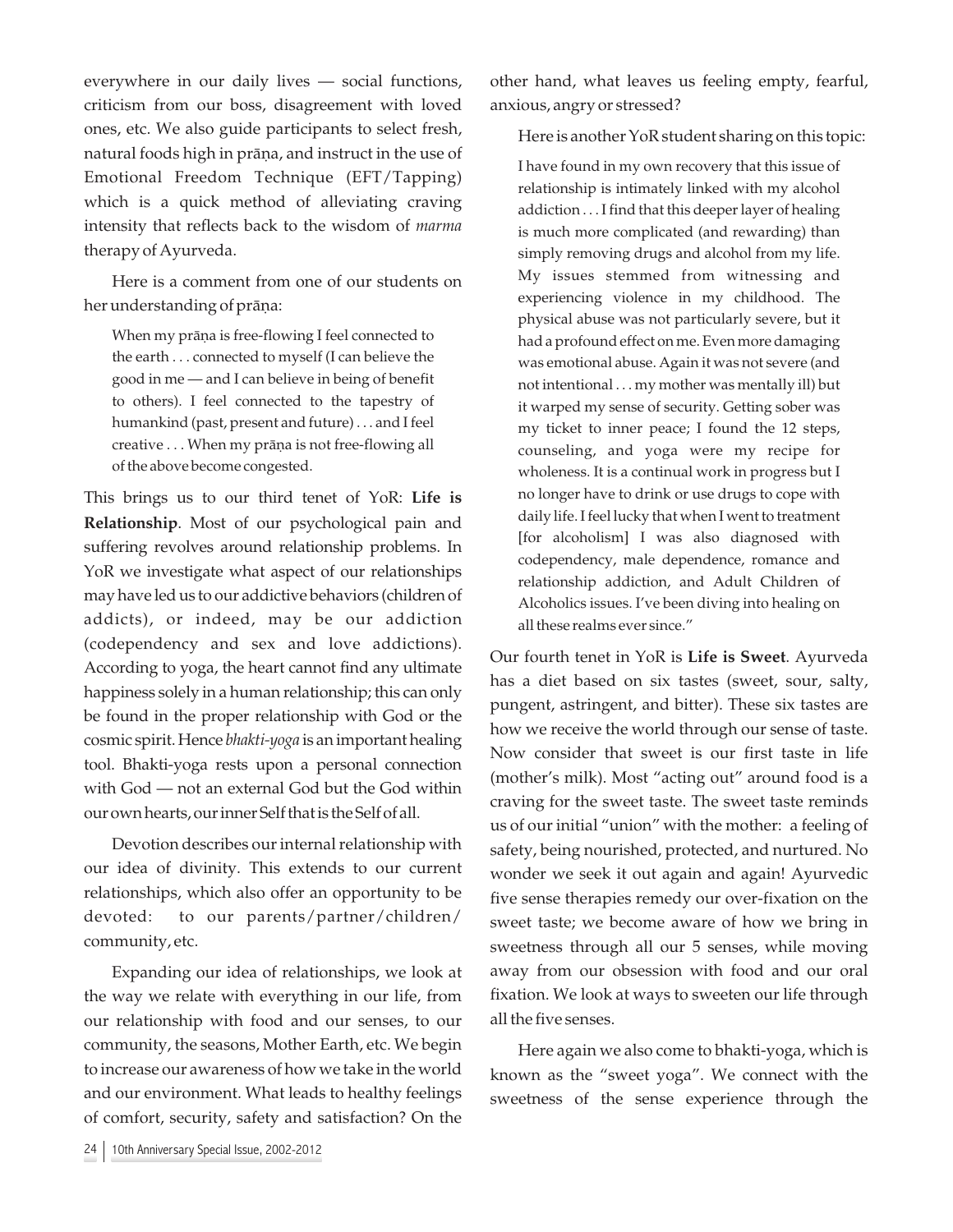

devotional practices, for example, incense, *prasāda* (sweet food offering), flowers, *mantra*s, etc. We are simultaneously engaged in sweet, sattvic (harmonious, balanced), five-sense therapies and remembrance of the God within our own hearts. The practices allow us to 'materialize' our relationship with God — not just a thought, but using actual practices and rituals.

Let's hear from another YoR student on how they apply this in their life:

After more than a year in recovery from alcoholism and codependency . . . I felt raw . . . keyed up . . . on edge. It was subtle. . . . I felt somewhat bombarded by life in sobriety, with all fives senses wide open, alive and awake . . . generalized anxiety disorder.

Although I'd made the connection to the yogic teaching that to control the mind, one must control the senses. . . . I really didn't know how to do that much beyond my regular hatha-yoga practice, attendance at AA meetings, and Step work. I certainly didn't have the awareness to understand that what I was doing in my daily life in all five of the senses directly affected and contributed to my uneasiness. . . . I found relief through the. . . . statement Life is Sweet. I set about the practice of sweetening all five of my senses. I'm lucky enough to live in one of the sweetest places in the universe . . . I've begun to drive . . . a little slower and really take in the natural beauty. I pause at sunsets and tune into the sound of rain on the rooftop. I started clipping fresh roses from my year-round garden and always have colorful bouquets throughout the house. I added an altar to my desk where I spend a good deal of time. . . . I traded smoking

cigarettes for aromatherapy and the television remote-control for a good book. I walk away from gossip and clear my head by chanting a mantra. I've started taking more time each day to play with my dog, who is . . . sweetness itself and makes me feel good every time.

These are just a few new behaviors I've picked up, but it has made a huge difference in how I feel . . . it has allowed me to tap into my creativity and celebrate the abundance of sweetness available in life. Practicing sweetness is an infinite joy! Holding the intention of sweetening my senses is in itself a sweet practice because it has softened my mind and encouraged the flow of grace.

Today, that underlying unease is, for the most part, gone. But when I do begin to feel off center, I have a whole new delightful bag of tricks to choose from. I feel grounded, joyful, calm and peaceful and a deeper connection to this beautiful thing called life.

Our next tenet **Life is Love** is connected to Life is Sweet because in Ayurvedic nutritional therapy, sweet has the psychological effect as love. As we are drawn toward mood-manipulation through people and food, we can recognize and accept that we are really looking to reconnect with the sweetness of life; we are really looking for love. Not the notion of love as a messy, emotional affair, but connection to the deep inextinguishable flame of love in our heart. The urge to love and be loved is powerful, and fortunately the spiritual path of bhakti-yoga is based upon this unquenchable longing. It allows us to recognize that all forms of love ultimately serve our search for God.

The goal of all recovery/spiritual paths is to transform our awareness from separation to unity. In unity, we perceive only love, express only love, become only love. Let's go back to some of the words given to us in answer to "What do you long for?" Respondents often say they long for peace, love, connection, and for a sense of belonging. That is an interesting word because it brings us back to Life is Longing, which can be re-phrased as "life is belonging". Our fundamental need is for love, and we may be trying to manipulate/control our